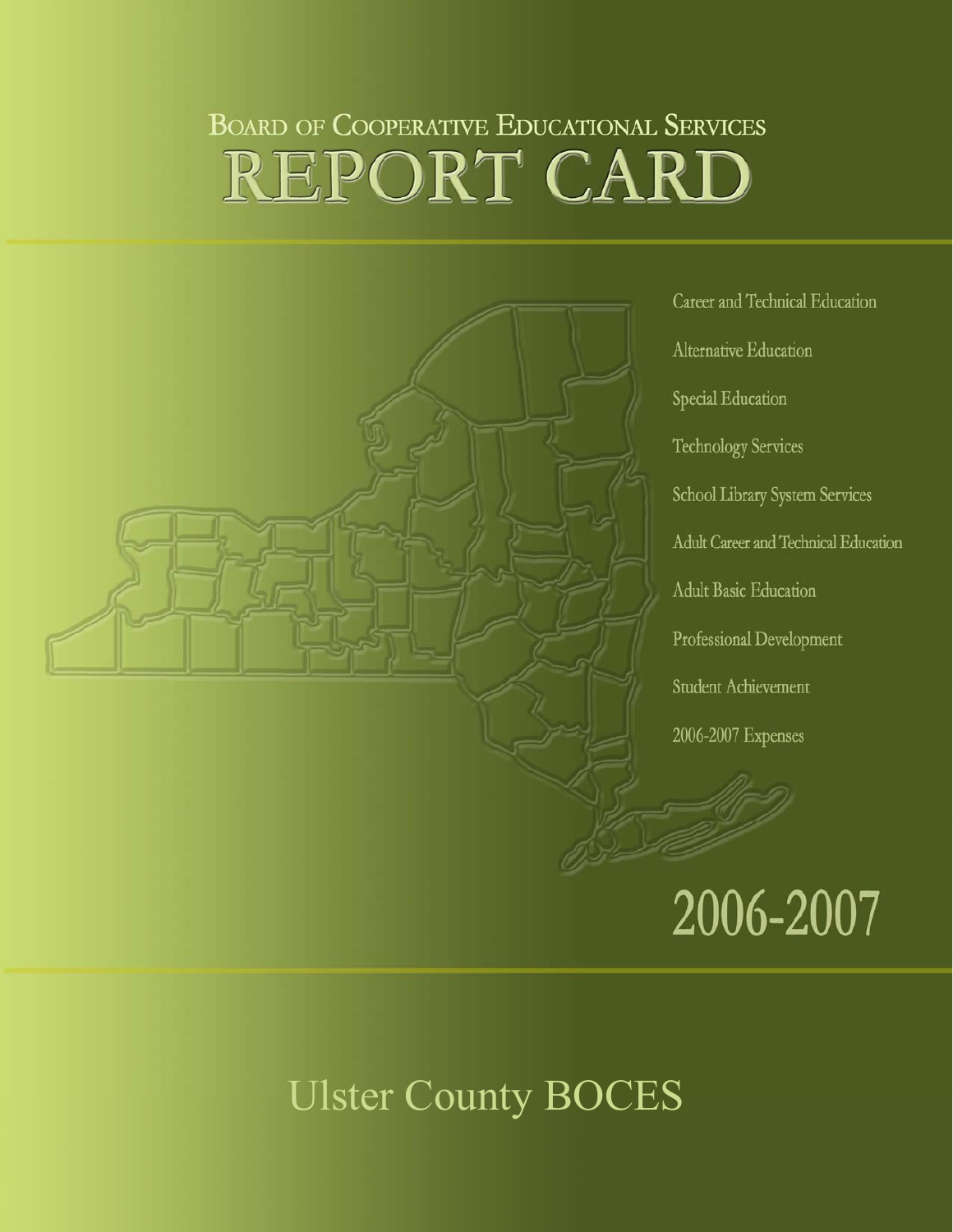# **Ulster County BOCES Board of Cooperative Educational Services 2006-2007 Report Card**

### **Table of Contents**

| <b>Indicators of BOCES Performance</b>                            |                         |
|-------------------------------------------------------------------|-------------------------|
|                                                                   |                         |
|                                                                   | 3                       |
|                                                                   | $\overline{\mathbf{4}}$ |
|                                                                   | $\boldsymbol{4}$        |
| <b>Special Education</b>                                          |                         |
| <b>Special Education Enrollment and Tuition in BOCES Programs</b> | 5                       |
|                                                                   |                         |
|                                                                   | 8                       |
|                                                                   | 9                       |
|                                                                   | 10                      |
|                                                                   |                         |

Prior editions of the BOCES Report Card included other data representing information on component districts.

The following data were not included in this report.

- State Testing Program for All Component Districts
- Graduation Results
- Regents Examinations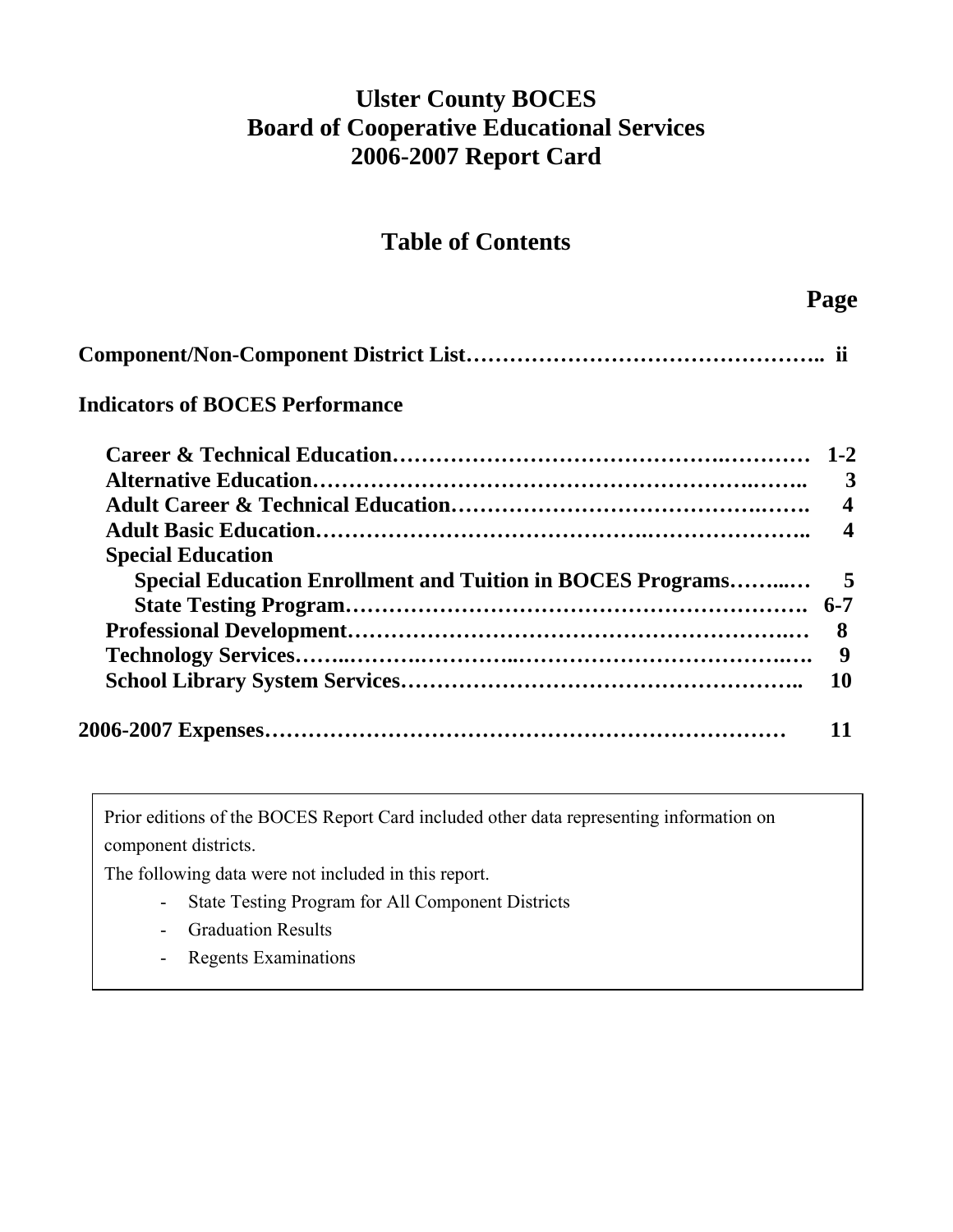# **Ulster County BOCES 62900000**

# **Component Districts**

- Ellenville CSD
- Highland CSD
- Kingston CSD
- New Paltz CSD
- Onteora CSD
- Rondout Valley CSD
- Saugerties CSD
- Wallkill CSD
- West Park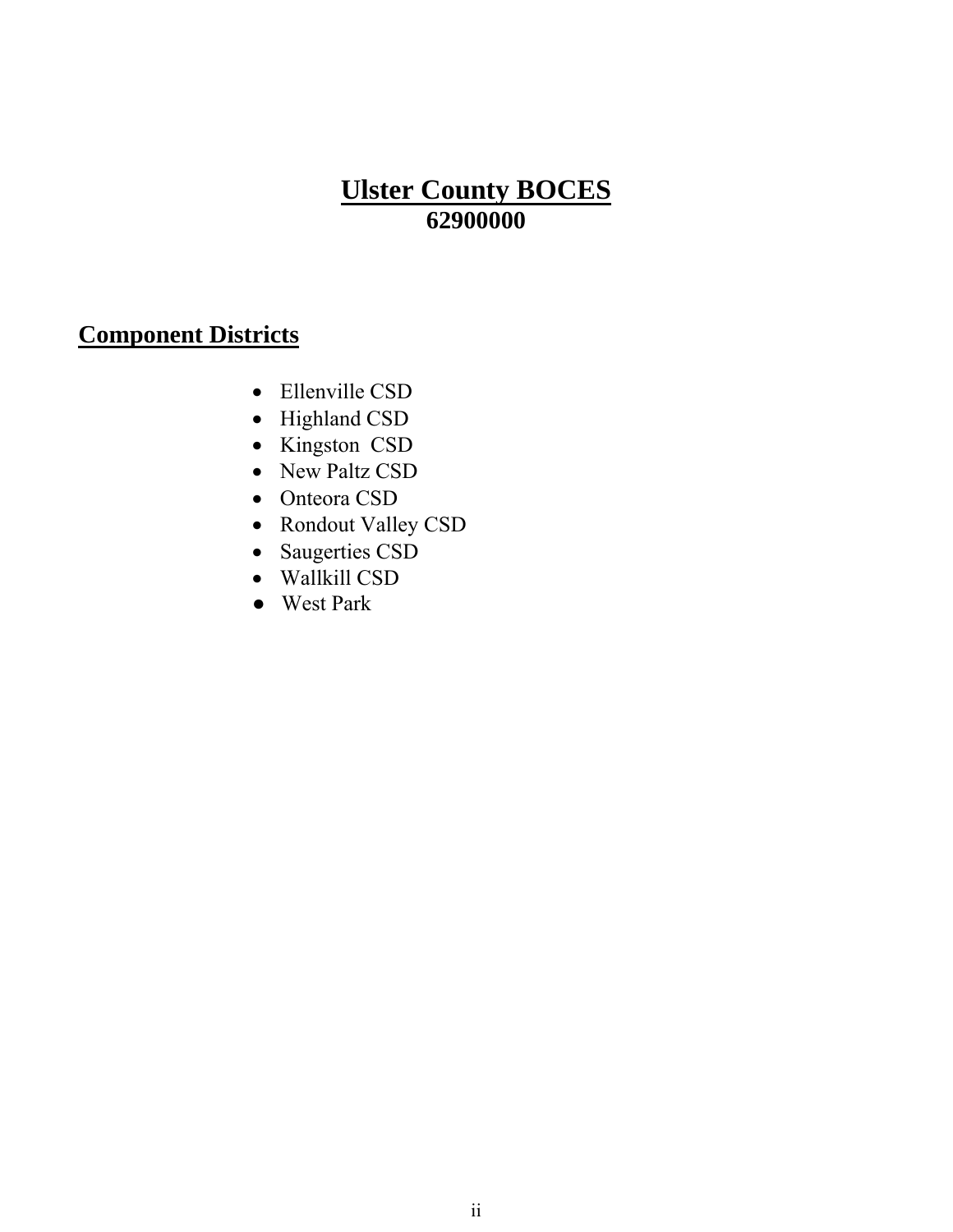# **Career & Technical Education (CTE)**

BOCES CTE classes, offered primarily on a half-day basis, prepare high school students from component districts for skilled work force careers. Most CTE programs require two years to complete. *Data Source: BOCES Survey*

|                                                                                    | General<br>Education<br><b>Students</b> | <b>Students</b><br>with<br><b>Disabilities</b> | General<br>Education<br><b>Students</b> | <b>Students</b><br>with<br><b>Disabilities</b> |
|------------------------------------------------------------------------------------|-----------------------------------------|------------------------------------------------|-----------------------------------------|------------------------------------------------|
| Number of $11^{th}/12^{th}$ grade students enrolled in a<br>CTE two-year sequence: | 2005-06                                 | 2005-06                                        | 2006-07                                 | 2006-07                                        |
|                                                                                    | 279                                     | 153                                            | 271                                     | 151                                            |
|                                                                                    | 170                                     | 128                                            | 205                                     | 115                                            |
| Second-year students completing                                                    | 135                                     | 107                                            | 175                                     | 107                                            |
| Number of $11^{th}/12^{th}$ grade students enrolled in<br>one-year programs.       |                                         |                                                |                                         |                                                |

one-year programs:

| "New Vision" |  |  |
|--------------|--|--|
|              |  |  |

#### **Tuition Per Student for CTE Programs**

*Data Source: 602 Report*



#### **\*Number Enrolled in CTE Programs as a Percent of all Juniors and Seniors in Component District High Schools**

*Data Source: BOCES Survey and Basic Education Data System*



**\* Data Include General Education and Students with Disabilities.** *Data Source: BOCES Survey and Basic Education Data System*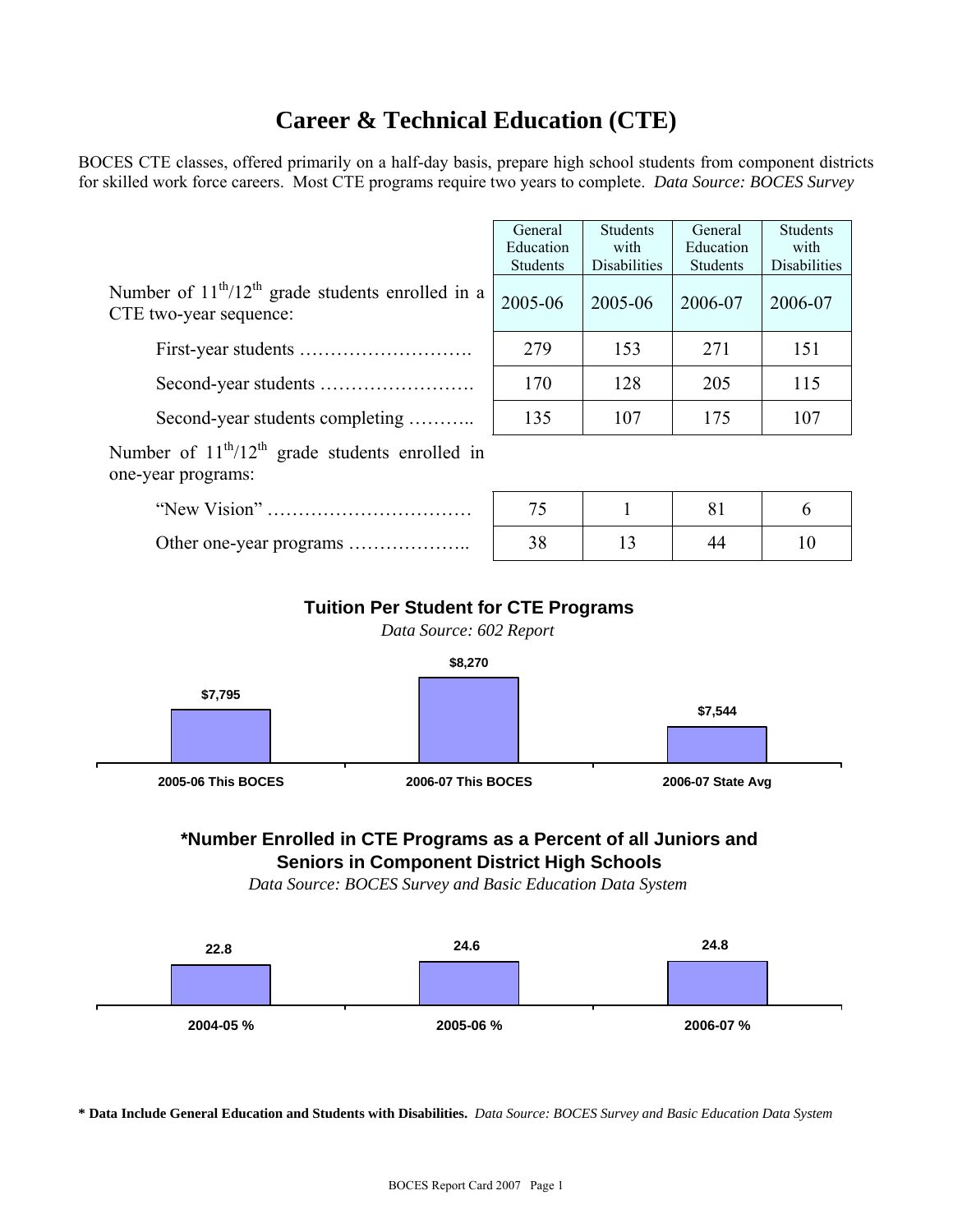# **Performance of Career & Technical Education (CTE) Students Who Graduated in 2006**

BOCES collects student performance data from component districts for students who participate in CTE BOCES programs. The data in the chart are based upon total program completers (general education and students with disabilities.) *Data Source: CTEDS-2*



# **Status of Career and Technical Education (CTE) Students Who Graduated in 2006**

BOCES Surveys CTE graduates within one year after program completion to determine if they are employed or continuing their education. *Data Source: CTEDS-2 Report*



#### **All Graduates (General Education and Students with Disabilities)**

#### **Students with Disabilities**

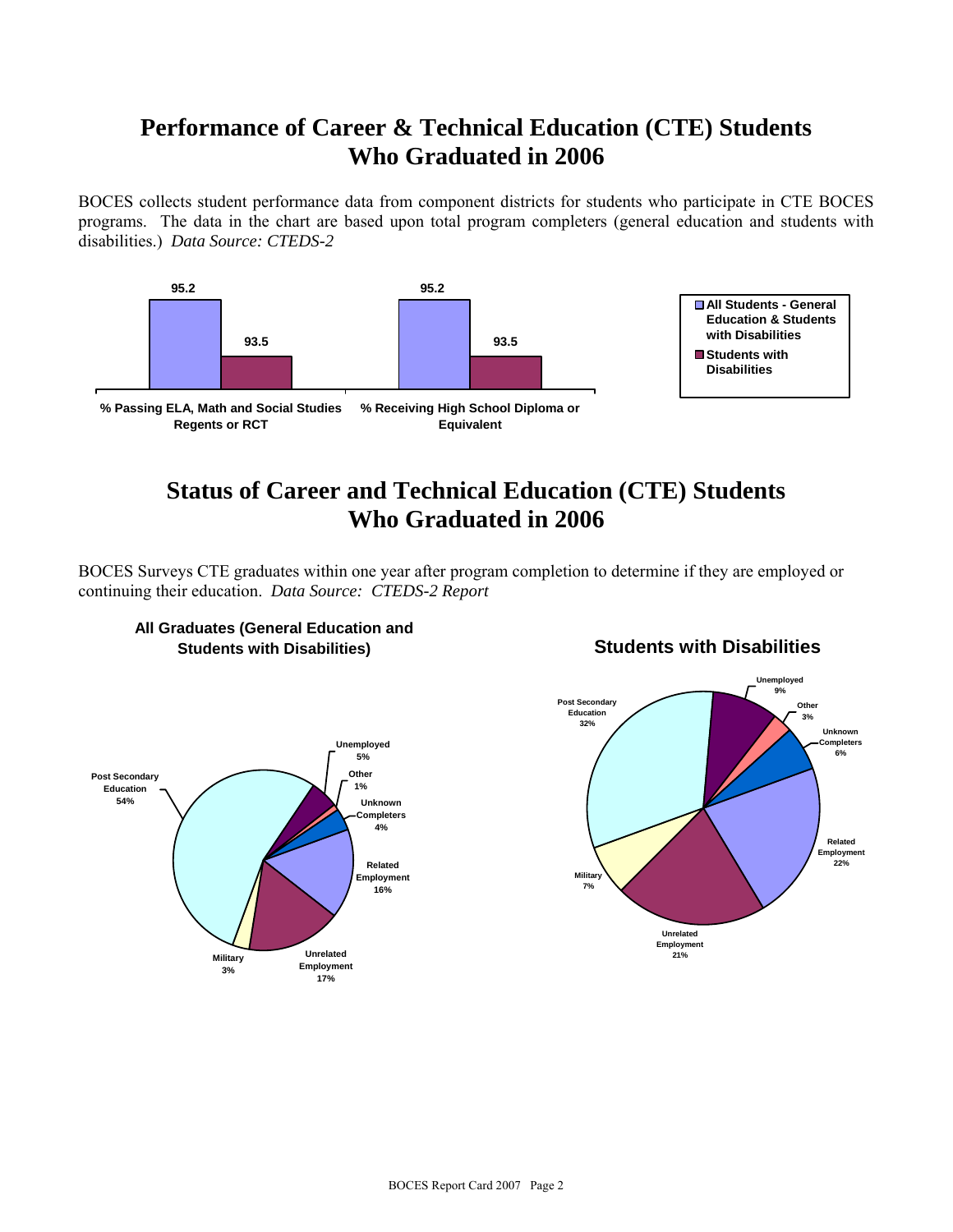#### **Alternative Education**

BOCES operates full-day and/or half-day programs for general-education students who have been identified as having special needs not being met in school district programs. Programs may include academics, vocational skills, work-study, specialized activities or a combination of these. The BOCES Report Card includes alternative education program enrollment and outcome data for students in grades 5 through 8, as well as students in programs leading to high school diplomas or high school equivalency diplomas. *Data Source: BOCES Survey* 



#### **Alternative Education Outcomes**

The objective of the alternative education program is to retain students until they graduate or return to a regular school setting. Students counted as leaving programs may have done so for a variety of reasons including relocation, medical problems, childcare, incarceration or entering other education programs. *Data Source: BOCES Survey*

|                                                                                    | Grades 9-12<br>Programs<br>Grades 5-8<br>Leading to HS<br>Diploma |              |              |                  | Grades 9-12<br>Programs<br>Leading to HS<br>Equivalency<br>Diplomas |                  |  |
|------------------------------------------------------------------------------------|-------------------------------------------------------------------|--------------|--------------|------------------|---------------------------------------------------------------------|------------------|--|
|                                                                                    | Full-<br>day                                                      | Half-<br>day | Full-<br>day | Half-<br>day     | Full-<br>day                                                        | Half-<br>day     |  |
| returned to a school district program                                              | 3                                                                 | $\theta$     | 7            | $\overline{0}$   | $\theta$                                                            | $\boldsymbol{0}$ |  |
| remained in the BOCES program                                                      | 19                                                                | $\theta$     | 48           | $\theta$         | 1                                                                   | $\boldsymbol{0}$ |  |
| left the program and did not enter another<br>district or BOCES program (dropouts) | $\theta$                                                          | $\mathbf{0}$ | $\mathbf{0}$ | $\theta$         | $\mathbf{0}$                                                        | $\mathbf{0}$     |  |
| are waiting for GED exam results                                                   |                                                                   |              |              |                  | $\boldsymbol{0}$                                                    | $\boldsymbol{0}$ |  |
|                                                                                    |                                                                   |              | 5            | $\boldsymbol{0}$ |                                                                     |                  |  |
| received high school equivalency diplomas                                          |                                                                   |              |              |                  | 31                                                                  | $\theta$         |  |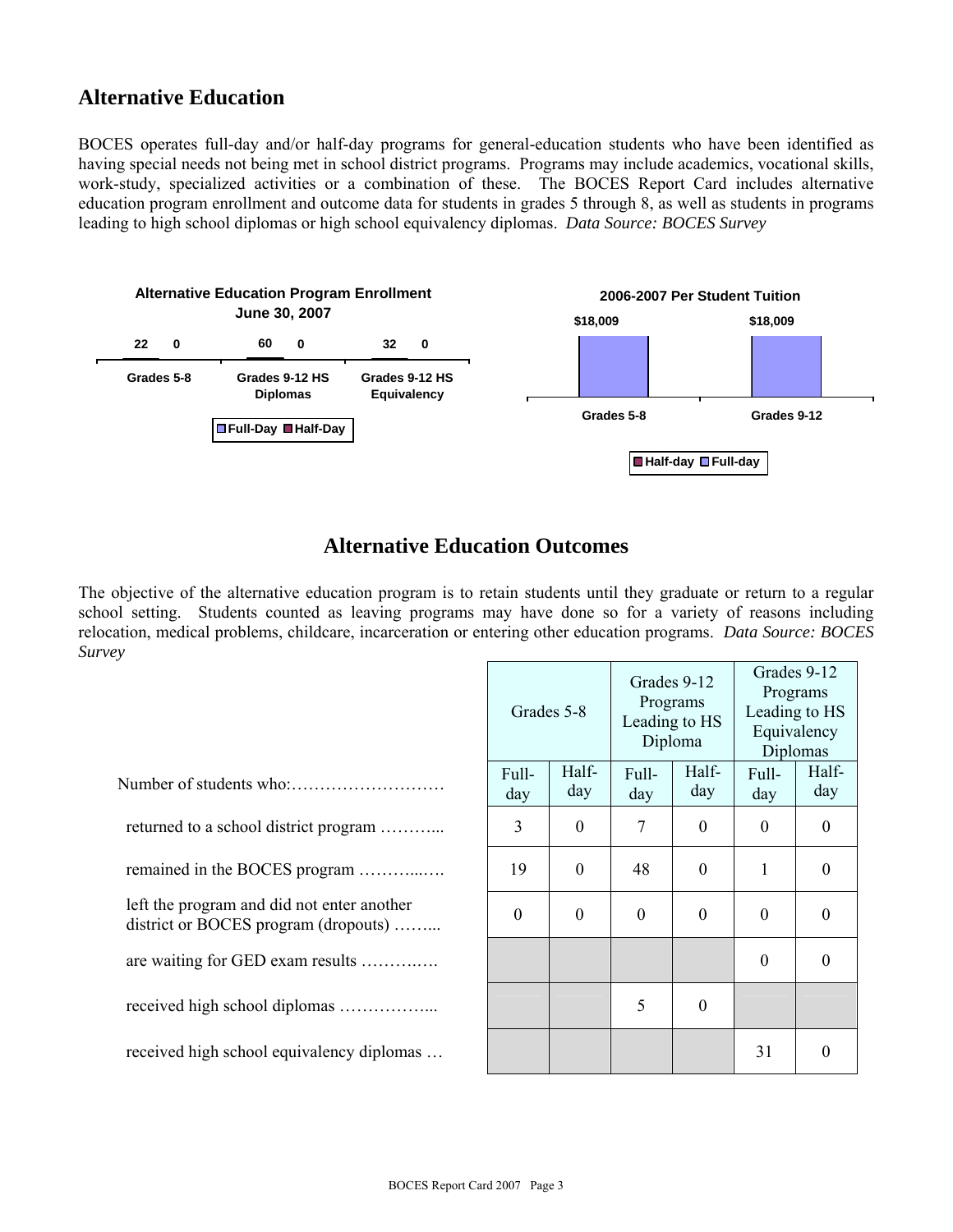#### **Adult Career and Technical Education (CTE)**

Adult CTE programs enhance academic and workplace skills and enable participants to gain employment or career advancement. *Data Source: Adult Allies* 

|                                                | <b>This BOCES</b> | <b>Statewide</b><br>Average |            |
|------------------------------------------------|-------------------|-----------------------------|------------|
| 2005-06 Adult CTE Program Results              | Count             | Percentage                  | Percentage |
| All CTE Programs                               |                   |                             |            |
| Number Enrolled                                | 572               |                             |            |
| Number who Left Prior to Completion            | 123               | 21.5%                       | 17.2%      |
| Number who Completed                           | 293               | 51.2%                       | 73.6%      |
| Completed and Status Known                     | 264               | 90.1%                       | 71.3%      |
| Completed and were Successfully Placed*        | 259               | 98.1%                       | 90.6%      |
| Non-Traditional Programs                       |                   |                             |            |
| Under-Represented Gender Members Enrolled      | 61                | 10.7%                       | 10.1%      |
| Under-Represented Gender Members Who Completed | 33                | 54.0%                       | $9.4\%$    |

\* Successfully Placed means placed in employment, the military or in additional education.

#### **Adult Basic Education**

Based on data reported for the National Reporting System (NRS) for adult education programs, enrollment in adult basic education programs for 2006-2007 was 990.

#### **Educational Gain**

Under the NRS, educational gain is the primary goal for students in adult beginning/intermediate programs, adult secondary (low) programs, and in English for speakers of other languages programs. Students are counted as achieving educational gain if they exceed established reference points in their standardized test scores between enrollment and re-testing.

|                                  | Enrollment | <b>Educational Gain</b>                  |     |     |         |     |          |     |         |  |  |         |
|----------------------------------|------------|------------------------------------------|-----|-----|---------|-----|----------|-----|---------|--|--|---------|
| Educational Program              | 2004-05    | 2005-06<br>2005-06<br>2006-07<br>2004-05 |     |     |         |     |          |     |         |  |  | 2006-07 |
|                                  |            |                                          |     |     | Percent |     | Percent  |     | Percent |  |  |         |
| Adult Beginning/<br>Intermediate | 720        | 757                                      | 732 | 216 | 30.0%   | 295 | 39.0%    | 291 | 39.7%   |  |  |         |
| Adult Secondary (Low)            | 78         | 59                                       | 83  | 23  | 29.5%   | 25  | $42.4\%$ | 29  | 34.9%   |  |  |         |
| <b>ESOL</b>                      | 256        | 203                                      | 175 | 64  | 25.0%   | 101 | 49.8%    | 81  | 46.2%   |  |  |         |

#### **Other Outcomes (2004-05 through 2006-07)**

The following outcome measures are consistent with the National Reporting System (NRS) for adult education. Students in adult secondary (high) programs are considered to have a primary goal of obtaining a secondary or high school equivalency diploma. For all other outcomes, the student achievements correlate to the students indicating those goals at intake.

|                                                               | <b>Students with Goal</b> | <b>Students Achieving Goal</b> |         |    |          |     |          |     |          |
|---------------------------------------------------------------|---------------------------|--------------------------------|---------|----|----------|-----|----------|-----|----------|
| <b>Other Outcomes</b>                                         | 2004-05                   | 2005-06                        | 2006-07 |    | 2004-05  |     | 2005-06  |     | 2006-07  |
|                                                               |                           |                                |         |    | Percent  |     | Percent  |     | Percent  |
| Entered employment                                            | 19                        | 86                             | 93      |    | 27.1%    | 54  | 62.0%    | 61  | 65.6%    |
| Retained employment                                           |                           | 28                             | 70      |    | 20.0%    |     | $60.7\%$ | 39  | 55.7%    |
| Obtained a secondary or<br>high school equivalency<br>diploma | 76                        | 87                             | 29      | 39 | 51.3%    | 66  | 75.9%    | 28  | $96.6\%$ |
| Entered post-secondary<br>education or training               | 180                       | 174                            | 164     | 90 | $50.0\%$ | 122 | 70.1%    | 116 | 70.7%    |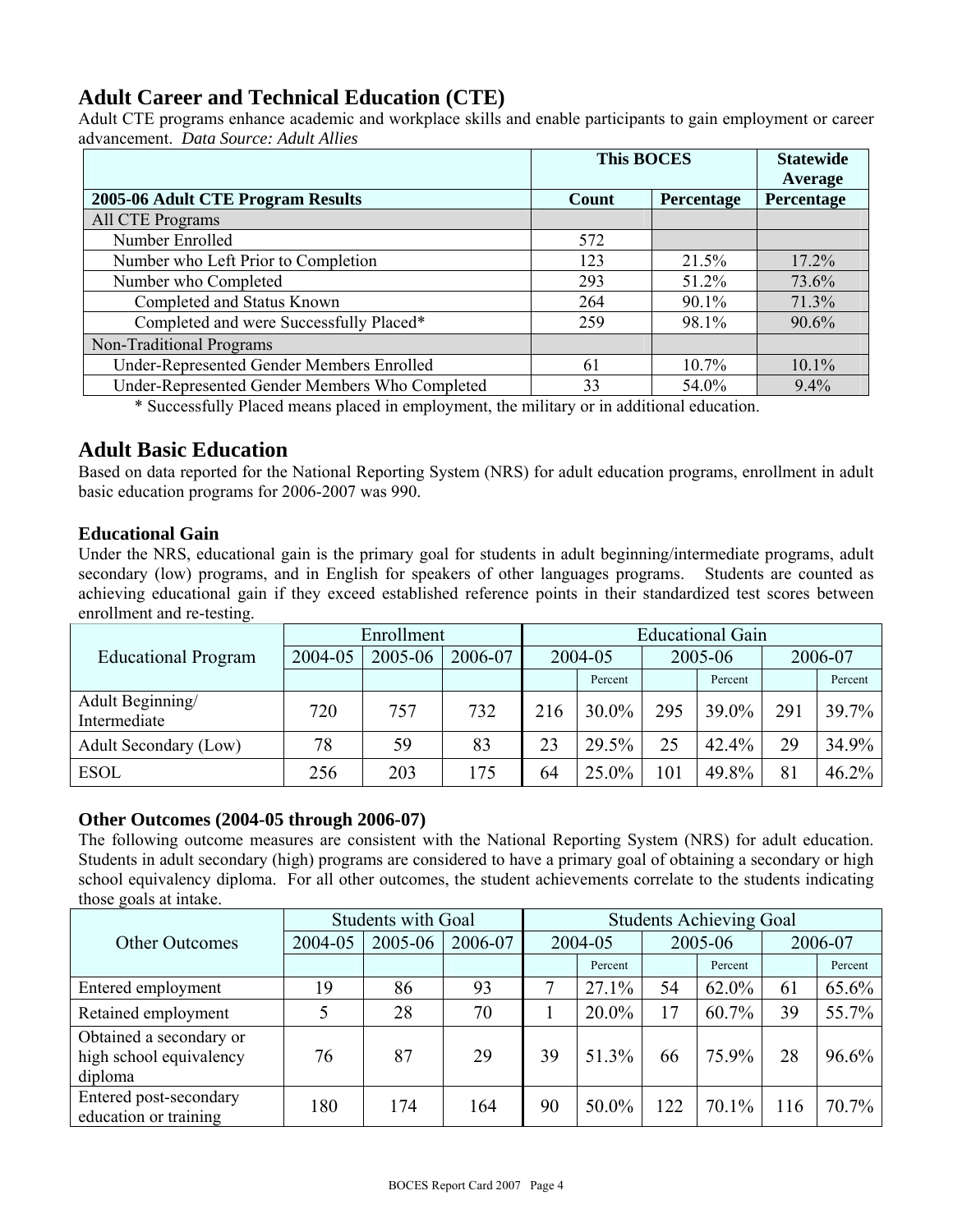#### **Special Education Enrollment and Tuition**

When placing students, districts select among classrooms with different student/staff ratios consistent with each student's Individualized Education Program (IEP). The following are four of the alternatives:

- o 12 students per teacher plus one paraprofessional (12:1:1)
- o 6 students per teacher plus one paraprofessional (6:1:1)
- o 12 students per teacher plus four paraprofessionals (12:1+1:3)
- o 8 students per teacher plus 1 paraprofessional (8:1:1)

An addendum of enrollment and tuition information will be attached to this report if this BOCES provides other options of student/staff ratios.

Tuition rates exclude the costs of related services, preschool and summer school programs. BOCES with multiple tuition rates for a program have calculated an average rate. *Data source: 602 Report*

#### **Enrollment Trends**

|            | 2004-05 | 2005-06  | 2006-07 |
|------------|---------|----------|---------|
| 8:1:1      | 26      | 46       | 43      |
| $12:1+1:3$ |         |          |         |
| 6:1:1      | 94      |          | 66      |
| 12:1:1     |         | $\gamma$ | 34      |

#### **Tuition Rates Per Student 2004-05 through 2006-07**

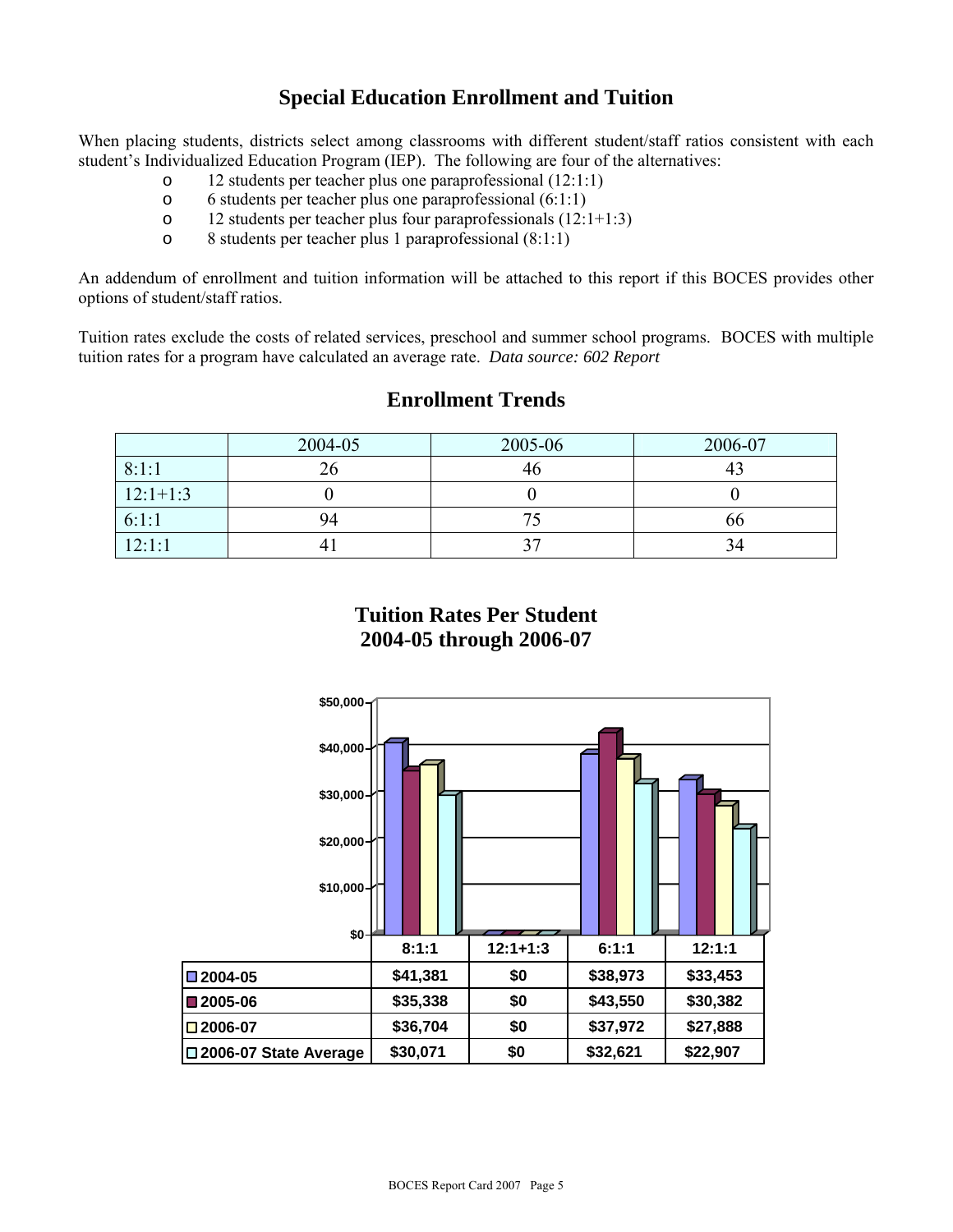# **State Testing Program 2006-2007 School Year**

These data are results of State assessments for students enrolled in BOCES programs. *Data Source: nySTART*

| <i>Bana Bom</i> cc. <i>n n</i> DI 11111 |                |                | <b>Counts of Students Tested</b> | Percentage of<br><b>Students Tested</b> | <b>No Valid</b><br><b>Score</b> |           |           |                |
|-----------------------------------------|----------------|----------------|----------------------------------|-----------------------------------------|---------------------------------|-----------|-----------|----------------|
| <b>State Assessment</b>                 | Level 1        | Level 2        | Level 3                          | Level 4                                 | <b>Total</b>                    | Level 2-4 | Level 3-4 |                |
|                                         |                |                |                                  |                                         |                                 | Percent   | Percent   |                |
| Grade 3<br>English Language Arts        | $\mathbf{1}$   | $\overline{2}$ | $\overline{0}$                   | $\mathbf{0}$                            | 3                               | 66.0%     | $0.0\%$   | $\mathbf{0}$   |
| Grade 4<br><b>English Language Arts</b> | 6              | $\mathbf{1}$   | $\boldsymbol{0}$                 | $\theta$                                | $\overline{7}$                  | 14.0%     | $0.0\%$   | $\mathbf{0}$   |
| Grade 5<br><b>English Language Arts</b> | $\overline{4}$ | 5              | $\overline{2}$                   | $\mathbf{0}$                            | 11                              | 63.6%     | 18.0%     | $\overline{0}$ |
| Grade 6<br><b>English Language Arts</b> | $\mathbf{1}$   | $\overline{2}$ |                                  | $\theta$                                | 3                               | 66.0%     | $0.0\%$   | $\mathbf{0}$   |
| Grade 7<br><b>English Language Arts</b> | $\overline{3}$ | 8              | $\mathbf{1}$                     | $\mathbf{0}$                            | 12                              | 75.0%     | 8.0%      | $\theta$       |
| Grade 8<br><b>English Language Arts</b> | $\overline{4}$ | 8              | $\overline{4}$                   | $\overline{0}$                          | 16                              | 75.0%     | 25.0%     | $\mathbf{0}$   |
|                                         |                |                |                                  |                                         |                                 |           |           |                |
| Grade 3<br>Mathematics                  | $\theta$       | $\mathbf{1}$   | $\mathbf{1}$                     | $\theta$                                | $\overline{2}$                  | 50.0%     | 50.0%     | $\mathbf{0}$   |
| Grade 4<br>Mathematics                  | 3              | $\overline{4}$ | $\overline{2}$                   | $\theta$                                | 9                               | 66.0%     | 22.0%     | $\overline{0}$ |
| Grade 5<br>Mathematics                  | $\overline{4}$ | 3              | $\mathbf{1}$                     | $\mathbf{0}$                            | 8                               | 50.0%     | 12.0%     | $\overline{0}$ |
| Grade 6<br>Mathematics                  | $\mathbf{1}$   | $\overline{2}$ | $\overline{0}$                   | $\mathbf{0}$                            | $\overline{3}$                  | 66.0%     | $0.0\%$   | $\theta$       |
| Grade 7<br>Mathematics                  | $\overline{2}$ | 6              | 3                                | $\theta$                                | 11                              | 82.0%     | 27.0%     | $\mathbf{0}$   |
| Grade 8<br>Mathematics                  | 10             | $\overline{4}$ | $\overline{0}$                   | $\theta$                                | 14                              | 28.0%     | $0.0\%$   | $\overline{0}$ |

| Level 4 | These students exceed the standards and are moving toward high performance on the Regents examination.    |
|---------|-----------------------------------------------------------------------------------------------------------|
| Level 3 | These students meet the standards and, with continued steady growth, should pass the Regents examination. |
| Level 2 | These students need extra help to meet the standards and pass the Regents examination.                    |
| Level 1 | These students have <b>serious</b> academic deficiencies.                                                 |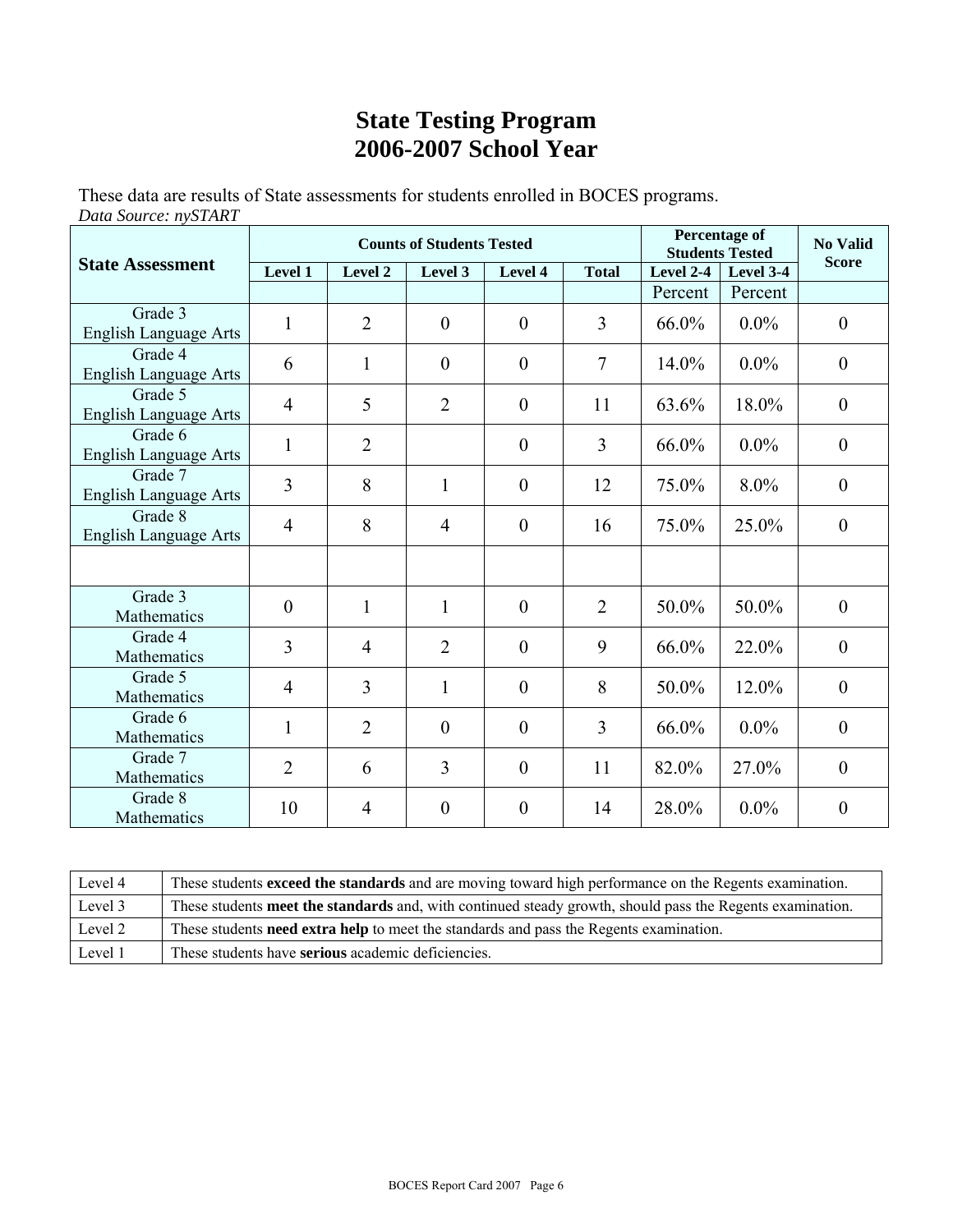### **Performance of Students with Severe Disabilities on the New York State Alternate Assessment (NYSAA) 2006-2007 School Year**

| Data Source: nySTART                        |                  |                  |                                  |                  |                  |                        |                      |                  |
|---------------------------------------------|------------------|------------------|----------------------------------|------------------|------------------|------------------------|----------------------|------------------|
|                                             |                  |                  | <b>Counts of Students Tested</b> |                  |                  | <b>Students Tested</b> | <b>Percentage of</b> | <b>No Valid</b>  |
| <b>State Assessment</b>                     | Level 1          | Level 2          | Level 3                          | Level 4          | <b>Total</b>     | Level 2-4              | Level 3-4            | <b>Score</b>     |
| Grade 3                                     |                  |                  |                                  |                  |                  | Percent                | Percent              |                  |
| <b>English Language Arts</b>                | $\mathbf{0}$     | $\boldsymbol{0}$ | $\boldsymbol{0}$                 | $\mathbf{0}$     | $\boldsymbol{0}$ | $0.0\%$                | $0.0\%$              | $\theta$         |
| Grade 4<br><b>English Language Arts</b>     | $\boldsymbol{0}$ | $\boldsymbol{0}$ | $\boldsymbol{0}$                 | $\overline{0}$   | $\boldsymbol{0}$ | $0.0\%$                | $0.0\%$              | $\boldsymbol{0}$ |
| Grade 5<br><b>English Language Arts</b>     | $\boldsymbol{0}$ | $\boldsymbol{0}$ | $\boldsymbol{0}$                 | $\boldsymbol{0}$ | $\boldsymbol{0}$ | $0.0\%$                | $0.0\%$              | $\boldsymbol{0}$ |
| Grade 6<br><b>English Language Arts</b>     | $\boldsymbol{0}$ | $\boldsymbol{0}$ | $\boldsymbol{0}$                 | $\boldsymbol{0}$ | $\boldsymbol{0}$ | $0.0\%$                | $0.0\%$              | $\boldsymbol{0}$ |
| Grade 7<br><b>English Language Arts</b>     | $\boldsymbol{0}$ | $\overline{0}$   | $\mathbf{1}$                     | $\mathbf{1}$     | $\overline{2}$   | 100.0%                 | 100.0%               | $\overline{0}$   |
| Grade 8<br><b>English Language Arts</b>     | $\mathbf{1}$     | $\overline{0}$   | $\theta$                         | $\theta$         | $\mathbf{1}$     | $0.0\%$                | $0.0\%$              | $\overline{0}$   |
| High School<br><b>English Language Arts</b> | $\boldsymbol{0}$ | $\boldsymbol{0}$ | $\boldsymbol{0}$                 | $\mathbf{1}$     | $\mathbf{1}$     | 100.0%                 | 100.0%               | $\boldsymbol{0}$ |
|                                             |                  |                  |                                  |                  |                  |                        |                      |                  |
| Grade 3<br>Mathematics                      | $\boldsymbol{0}$ | $\boldsymbol{0}$ | $\boldsymbol{0}$                 | $\overline{0}$   | $\boldsymbol{0}$ | $0.0\%$                | $0.0\%$              | $\boldsymbol{0}$ |
| Grade 4<br>Mathematics                      | $\boldsymbol{0}$ | $\boldsymbol{0}$ | $\boldsymbol{0}$                 | $\boldsymbol{0}$ | $\boldsymbol{0}$ | $0.0\%$                | $0.0\%$              | $\boldsymbol{0}$ |
| Grade 5<br>Mathematics                      | $\theta$         | $\overline{0}$   | $\theta$                         | $\overline{0}$   | $\theta$         | $0.0\%$                | $0.0\%$              | $\overline{0}$   |
| Grade 6<br>Mathematics                      | $\theta$         | $\boldsymbol{0}$ | $\theta$                         | $\overline{0}$   | $\boldsymbol{0}$ | $0.0\%$                | $0.0\%$              | $\boldsymbol{0}$ |
| Grade 7<br>Mathematics                      | $\overline{0}$   | $\boldsymbol{0}$ | $\mathbf{1}$                     | $\mathbf{1}$     | $\overline{2}$   | 100.0%                 | 100.0%               | $\overline{0}$   |
| Grade 8<br>Mathematics                      | $\mathbf{1}$     | $\boldsymbol{0}$ | $\boldsymbol{0}$                 | $\mathbf{0}$     | $\mathbf{1}$     | $0.0\%$                | $0.0\%$              | $\boldsymbol{0}$ |
| High School<br>Mathematics                  | $\boldsymbol{0}$ | $\overline{0}$   | $\boldsymbol{0}$                 | $\mathbf{1}$     | $\mathbf{1}$     | 100.0%                 | 100.0%               | $\boldsymbol{0}$ |

| Level 4 | These students exceed the standards and are moving toward high performance on the Regents examination.    |
|---------|-----------------------------------------------------------------------------------------------------------|
| Level 3 | These students meet the standards and, with continued steady growth, should pass the Regents examination. |
| Level 2 | These students <b>need extra help</b> to meet the standards and pass the Regents examination.             |
| Level 1 | These students have <b>serious</b> academic deficiencies.                                                 |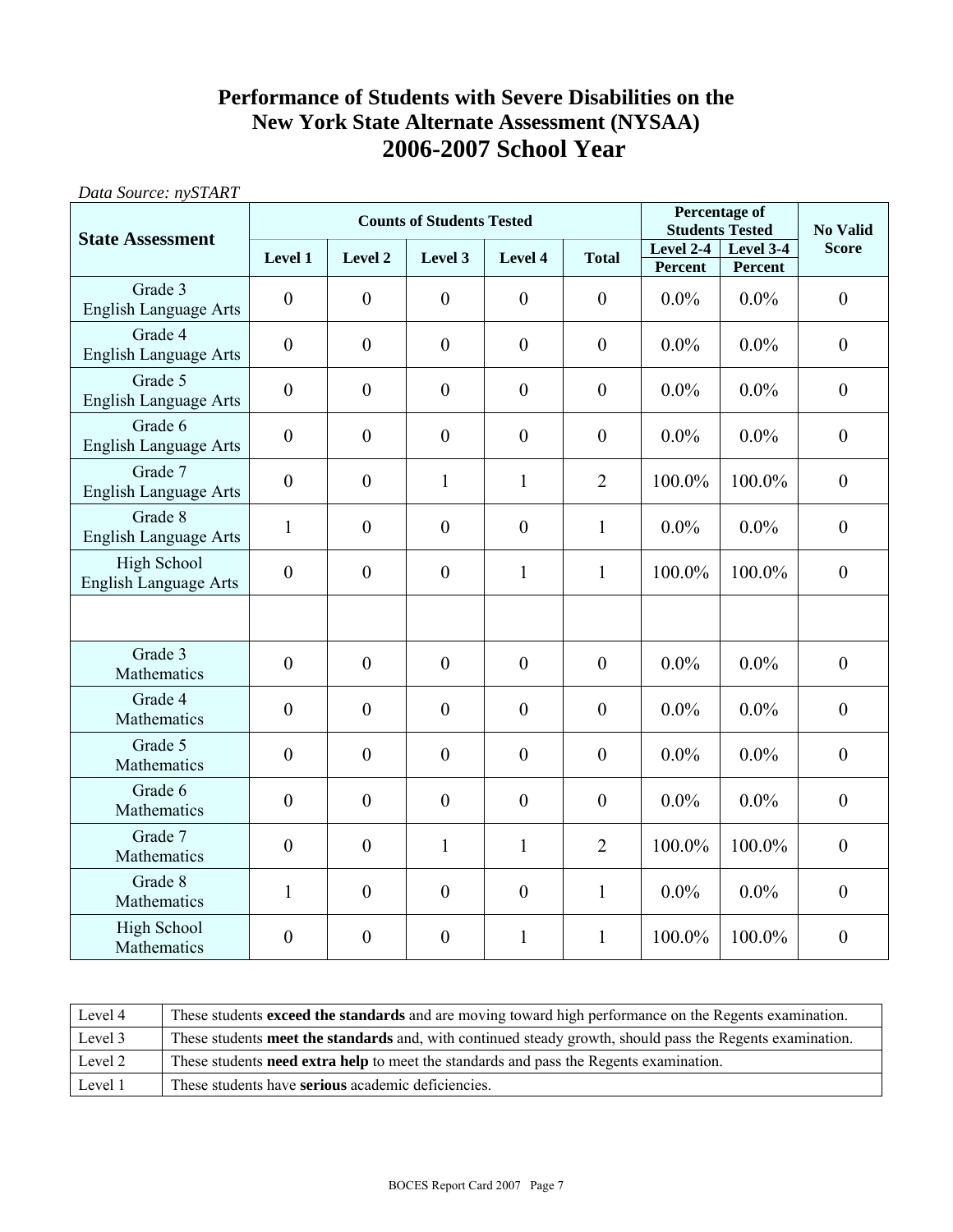

# **Professional Development 2006-2007 School Year**

#### *Data Source: BOCES Survey*

| BOCES provided training for a minimum of                                                     | <b>Number of Participants:</b> |          |            |                   |              |  |
|----------------------------------------------------------------------------------------------|--------------------------------|----------|------------|-------------------|--------------|--|
| one or more full instructional days in the<br>following areas:                               | <b>Districts</b>               | Teachers | Principals | Paraprofessionals | Other        |  |
| Site Based Educational Planning                                                              | 10                             | 1451     | 846        | 219               | 150          |  |
| <b>District Based Educational Planning</b>                                                   | 10                             | 955      | 978        | 99                | 150          |  |
| <b>High School Graduation Requirements</b>                                                   | 10                             | 576      | 79         | 48                | 200          |  |
| Learning Standards (ELA, MST, etc.)                                                          | 10                             | 5005     | 479        | 650               | 150          |  |
| Data Management and Analysis                                                                 | 10                             | 1193     | 541        | 204               | 90           |  |
| Integrating Technology into Curricula &<br>Instruction                                       | 10                             | 2702     | 635        | 712               | 200          |  |
| Interdisciplinary Teaching (including<br>integration of career technology $\&$<br>academics) | 10                             | 1361     | 450        | 95                | 150          |  |
| Middle Level Education Academic and<br>Youth Development                                     | 10                             | 748      | 140        | 114               | $\mathbf{0}$ |  |
| <b>Career and Technical Education</b>                                                        | 10                             | 136      | 26         | 383               | 150          |  |
| <b>Instructional Strategies</b>                                                              | 10                             | 5406     | 8223       | 1222              | 200          |  |
| <b>Parent Training</b>                                                                       | 10                             | 347      | 61         | 95                | 175          |  |
| <b>Special Education Issues</b>                                                              | 10                             | 1276     | 645        | 168               | 200          |  |
| Leadership Training                                                                          | 10                             | 822      | 819        | 138               | 75           |  |
| <b>Special Education Training Resource</b><br>Center (SETRC)                                 | 10                             | 1204     | 551        | 241               | 225          |  |
| Other (BETAC, IID, TAH, SLS, SSSC)                                                           | 10                             | 2154     | 549        | 940               | 308          |  |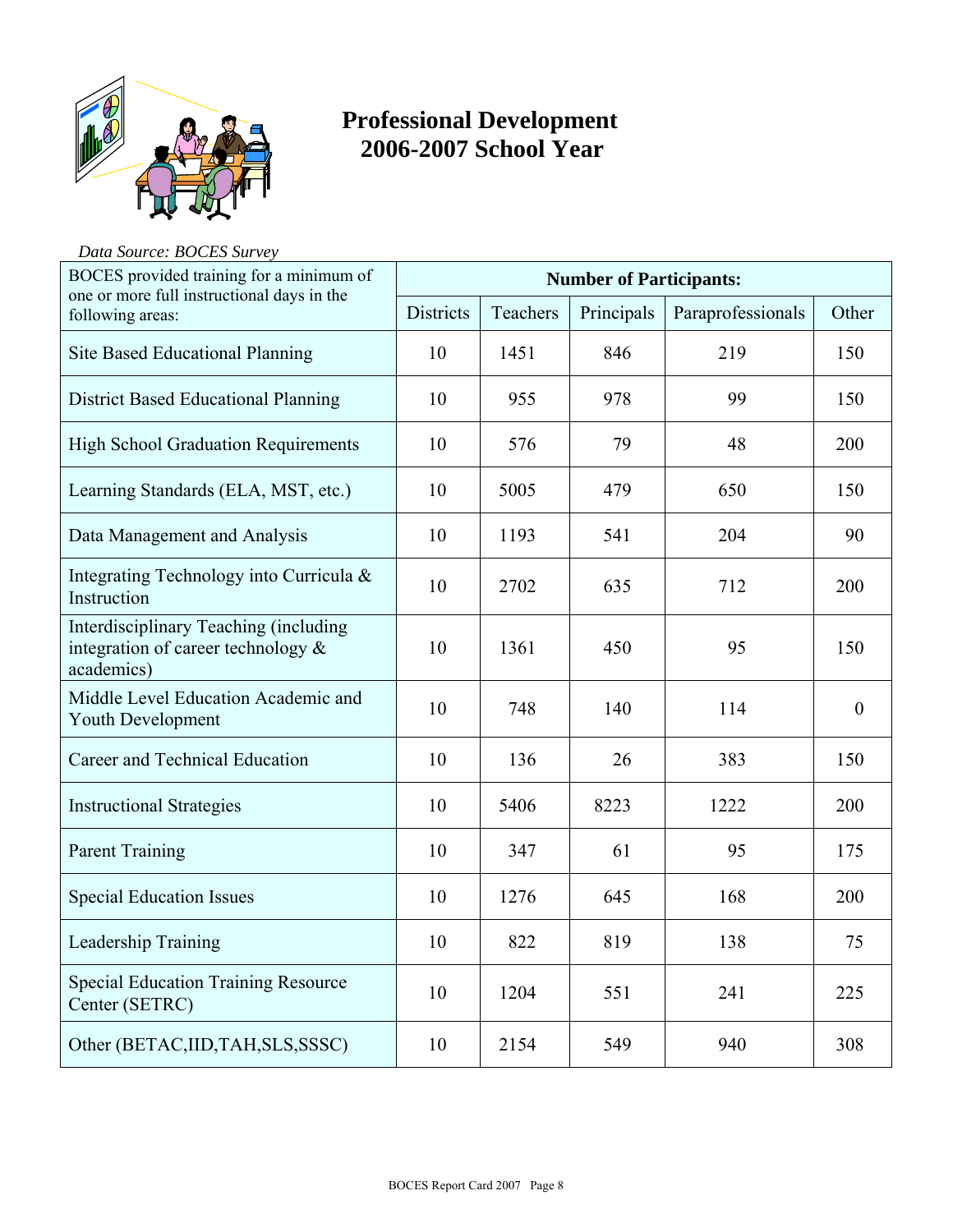

# **Technology Services 2006-2007 School Year**

| Data Source: BOCES Survey                                                                 |                  |                                                                  |                 |  |  |  |  |
|-------------------------------------------------------------------------------------------|------------------|------------------------------------------------------------------|-----------------|--|--|--|--|
| <b>BOCES</b> provides technology<br>services to district and BOCES<br>staff and students. | <b>Districts</b> | <b>Professionals</b><br><b>Teachers</b><br><b>Administrators</b> | <b>Students</b> |  |  |  |  |
| <b>Distance Learning</b>                                                                  | 9                | 2383                                                             | 27052           |  |  |  |  |
| <b>Instructional Computing</b>                                                            | 9                | 2383                                                             | 27052           |  |  |  |  |
| <b>Computer/Audio Visual Repair</b>                                                       | 3                | 470                                                              |                 |  |  |  |  |
| <b>Library Automation/Software</b>                                                        | 5                | 1717                                                             | 18802           |  |  |  |  |
| <b>LAN Installation/Support</b>                                                           | 9                | 2383                                                             | 27052           |  |  |  |  |
| <b>Distributed Process Technicians</b>                                                    | 9                | 2383                                                             | 27052           |  |  |  |  |
| <b>Guidance Information</b>                                                               | $\overline{4}$   | 6                                                                | $\theta$        |  |  |  |  |
| <b>Administrative Computer</b><br><b>Services</b>                                         | 9                | 92                                                               |                 |  |  |  |  |
| <b>Administrative Training</b>                                                            | 9                | 951                                                              |                 |  |  |  |  |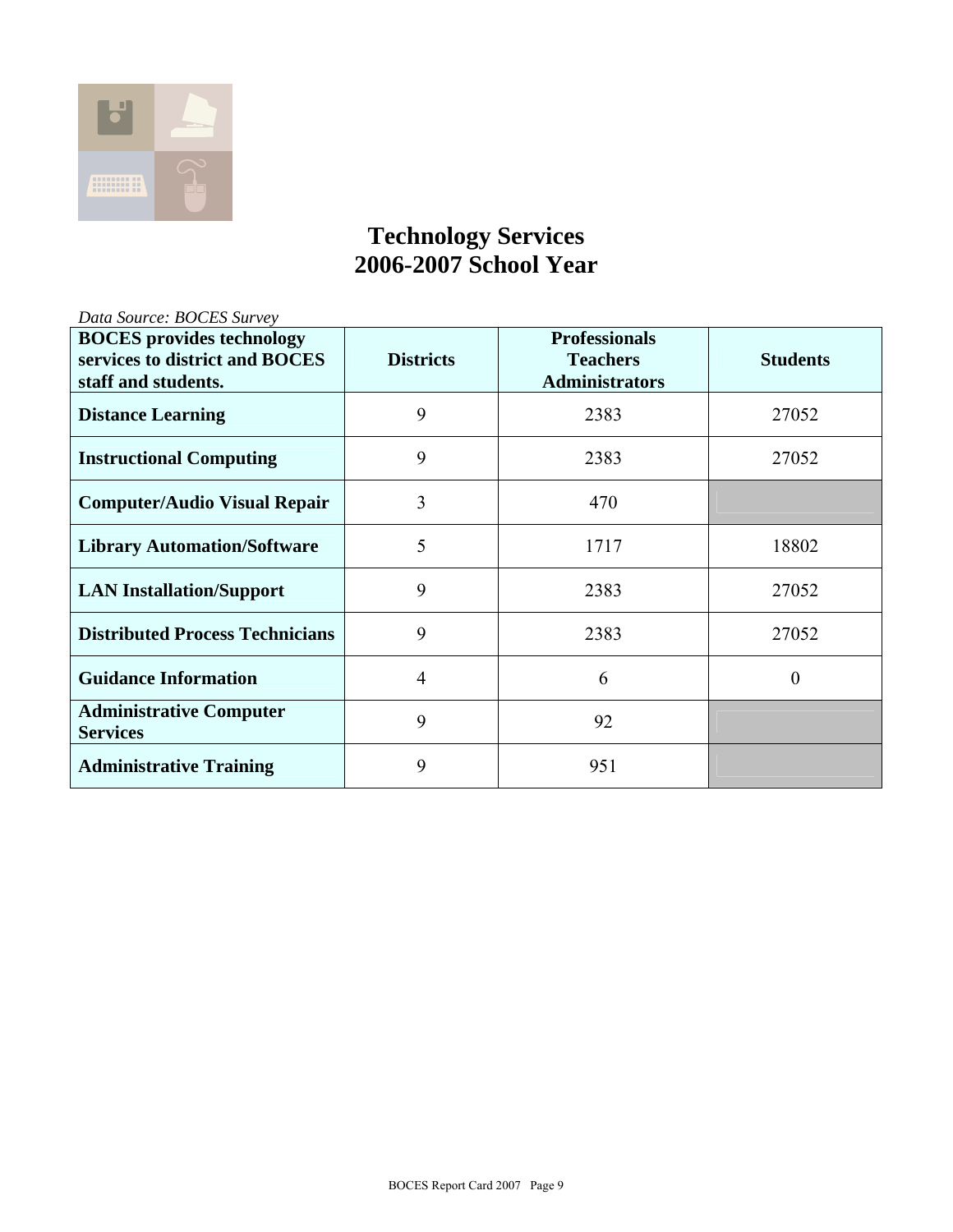

# **School Library Systems (SLS)**

School Library Systems are state-aided programs set forth in Education Law and regulations of the Commissioner of Education. Each BOCES acts as the educational agency that sponsors the program to provide vital library and information resources to

public and nonpublic schools. Each system operates under an approved long range plan of service. Some of the key functions of SLS are: to provide leadership and training through professional development activities; enrich the NYS Learning Standards by providing information literacy awareness and skills; facilitate resource-sharing among its member school libraries; promote advances in technology for information storage and retrieval; focus on cooperative collection development of member school library materials; address the information needs of special client groups; and participate in regional library issues with the public, academic, special and other school libraries. Students, teachers and administrators in each BOCES service area benefit from the programs and services of the school library system. *Data Source: SLS Annual Report*